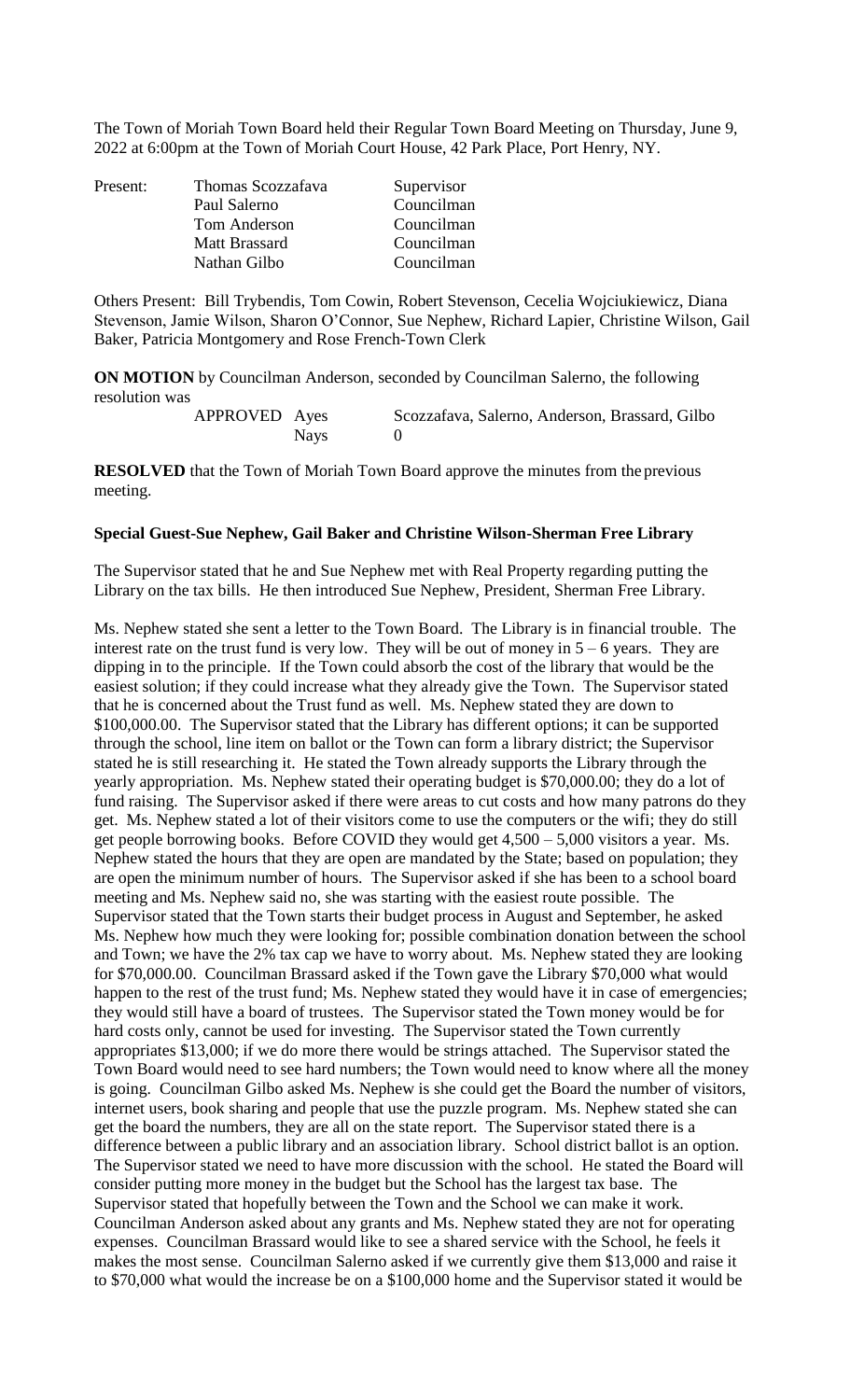\$38.00. The Board was in agreement with looking in to it with the school. Councilman Gilbo stated we need to look at all the options. Councilman Salerno stated we need a break down of the operating expenses. Councilman Anderson asked if changing the heating system would cut down on costs and Ms. Nephew stated they replaced the furnace a couple of years ago and went with propane. The Supervisor would like to look at a 5-year plan with the school. Cecelia Wojciukiewicz asked if the Village of Port Henry ever supported the Library and Councilman Brassard stated yes, he thought it was between \$3,000 - \$4,000 a year. The Supervisor stated the Library should look at a financial planner. Patricia Montgomery asked if the Library had anything available for adult education and Ms. Nephew stated they have had programs in the past but not recently due to COVID. The Supervisor thanked Ms. Nephew and all the Library volunteers for all that they do.

# **Floor Open to the Public:**

Patricia Montgomery would like to have a Moriah Music Festival sometime in September and she is looking for local musicians. Councilman Brassard stated this is a great idea. The Supervisor stated Bulwagga Bay, Champ RV Park or the Bandstand could be used. We could possibly use bed tax money for the costs. The Supervisor asked Ms. Montgomery to get the bands lined up and pick a date and get back to the Board. Ms. Montgomery stated she is looking in to some grant money also. The Supervisor stated he appoints Councilman Brassard to work with Ms. Montgomery so they can start coordinating.

# **Department Head/Town Board Reports:**

Rich Lapier-Building Codes: Issued 5 building permits for the month of May. He also has a mobile home permit for George & Denise Daly; 143 Furnace Road; he recommends approval. The Supervisor stated that Frank Slycord-Property Maintenance has plaquered 5 buildings. He stated that garbage is very difficult and expensive to deal with; could end up in the Courts hands. Councilman Anderson asked what was being done with the burned out houses in Town. Councilman Brassard stated there is one on Spring Street and Councilman Anderson stated there is one on Elk Inn Road also. The Supervisor stated it is the owner's responsibility to clean it up. Councilman Brassard stated that both owners of the one on Elk Inn Road are deceased. Councilman Salerno asked who gets the property in that case, the County? Councilman Anderson is going to research it. Councilman Salerno stated that the beneficiary of the house on Elk Inn Road just bought a house in Port Henry. The Supervisor stated he will look in to it, he stated that sometimes the people just don't have the resources to clean it up. The Supervisor stated the Town can condemn it and take it down and then we have to deal with asbestos and other issues where as the home owner can just bury it.

Tom Cowin-Building & Grounds: He stated he is liking his new job so far; getting very busy.

Jamie Wilson-Highway Superintendent: Working on summer projects/sidewalks. The Supervisor stated he has heard only positive comments about the new sidewalk in front of the bank. The Supervisor stated we are using stimulus money for this. Mr. Wilson stated they are trying to repair the worst areas; concentrating on the spots that are handicap accessible; he stated we have some handicap individuals that need to go all the way to the credit union; they will be looking at the sidewalk in front of the pharmacy as well. Mr. Wilson stated they have been working with the County and other departments as well. Councilman Anderson asked how much the concrete was and Mr. Wilson stated it is not as bad as gas and fuel oil. Mr. Wilson stated that the Transfer Station has been busy and is going good. The Supervisor stated that James Sprague is doing a good job. The Supervisor stated that the tandem we ordered has been delivered; ordered it in 2021 and it is a 2023. Mr. Wilson stated it runs great but won't shut off, already back in the shop in Plattsburgh. Mr. Wilson stated that Asplundh tree service is working on every road in the Town of Moriah trimming trees around National Grids high lines. Councilman Salerno stated they left a mess on the sidewalk from the mobile to Stewarts. The Supervisor stated they will ask the homeowner, if they are home, if they want the wood. The Supervisor stated that National Grid has a right of way/easement of the power lines. Mr. Wilson stated if you have a complaint stop at one of their staging areas between 6:30am-7:00am to talk to them before they go out on the road.

Councilman Salerno read Art Morgan's report for the Water & Sewer Department. They have had a lot of trouble on Pilfishire Road, they put in 4-inch line. They had a backed up sewer in a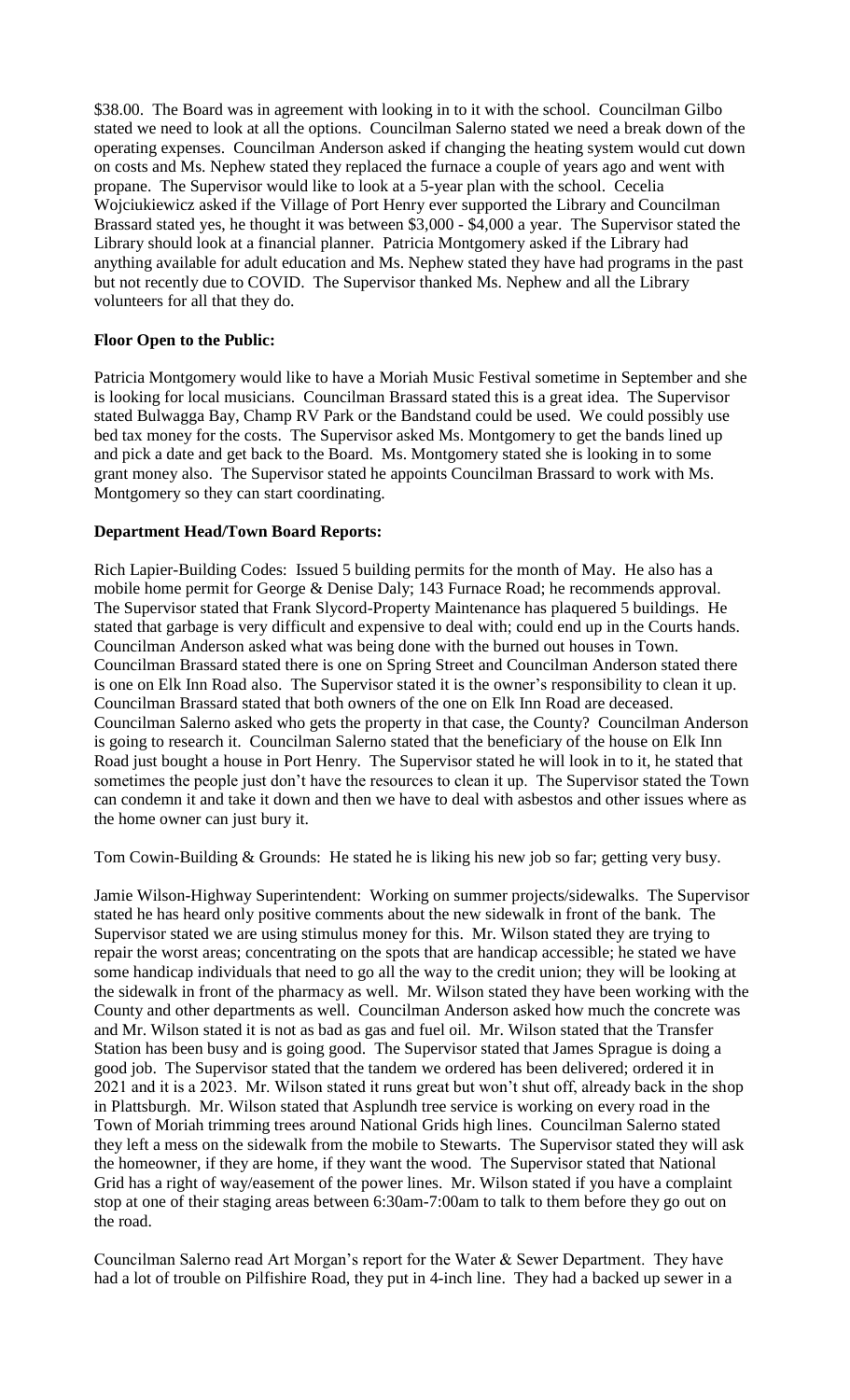commercial building in Port Henry; line goes through several buildings before it hits the main line. The Supervisor stated the Chinese Restaurant has a commercial grease trap it is just a poor set up, runs through too many buildings. The Supervisor stated the system is old and runs through several buildings. Councilman Salerno stated the Water & Sewer Department has been really busy; 10 sewer plugs; 4 water breaks, etc. The Supervisor stated they have had numerous problems on Pilfishire Road, hired Zach Desimone to fix the pipe. Councilman Salerno stated there was a water break on College/Broad Street by the old Port Henry Fire Department, the shut off is located on the edge of the road/sidewalk, if the homeowner is responsible for the repair, if they cut through the sidewalk/road are they responsible to fix that and the Supervisor said yes, but he will look in to it. The Supervisor stated that the road needs to be fixed ASAP on College Street where the break was, it is a bad spot with heavy traffic.

Councilman Brassard read the police report: 10 domestics, 5 CPS checks, 3 trespass, 9 criminal mischief, 8 EMS assists, 4 dangerous dog and Officer Brassard assisted the Sheriff and State Police on numerous occasions. The Supervisor stated that Officer Brassard is very busy as is the Sheriff's Department and State Police.

Councilman Brassard stated there was some confusion as to when you have to be out of the pavilion at Bulwagga Bay if you rent it. The Supervisor stated he thought it was 9:00pm and the Town Clerk said yes, it is 9:00pm. Councilman Brassard stated there needs to be a pavilion rental agreement that needs to be signed. The Supervisor stated the beach house at Port Henry beach is available to rent also; same basic rules at the pavilion. The Supervisor stated we will right something up and get it on the Town Facebook page. Councilman Brassard stated the campsites were full over Memorial Day weekend. Councilman Brassard stated that LeeAnn Sprague passed her Senior Account Clerk exam, congratulations to her.

Councilman Anderson stated the summer program is rolling forward. Meals are all set up. Signup sheets for the campers have been sent home and he has a list of Counselors for hire.

**96. ON MOTION** by Councilman Brassard, seconded by Councilman Gilbo, the following resolution was

> APPROVED Ayes Scozzafava, Salerno, Anderson, Brassard, Gilbo Nays 0 Absent 0

**RESOLVED** to hire Brady Olcott, Jillian Eichen, Lily Fields, Alida Minard, Samantha O'connor, Hannah Slattery, Mackenzie Gonyo, Julia Smith, Jaydon Lafountain, Zackery Garrow, Samuel Langey and Kendra Werber as Counselors for the 2022 Summer Youth Program.

Councilman Anderson stated the school will provide transportation for field trips; driver will vary week to week.

Councilman Gilbo reported the new parts have not been installed at the car charging stations by Apex yet.

Councilman Gilbo reported on the power point cell tower lease agreement; cell phone carriers. Current lease is \$1,200 a month; they are offering a one-time payment of \$258,000.00. The Supervisor asked Councilman Gilbo when the current lease expires and he was not sure. Councilman Brassard stated when the current lease was negotiated, Ruth McDonough-Village of Port Henry Mayor and the Supervisor did well with the 3% escalation clause.

Councilman Gilbo would like to hire a grant consultant to see if we are ready to apply for any grants. He will have a resolution for next month's meeting.

# **Supervisor's Report:**

The Supervisor stated we were able to get one more lifeguard. Bulwagga Bay Beach will be open 7 days a week for half the summer and then 5 days a week from the middle of August on.

The homeowner tax rebate credit checks have gone out. The Supervisor stated he had no idea this was happening. If you would like more information on this, you can contact the Town Offices at 518-546-3341.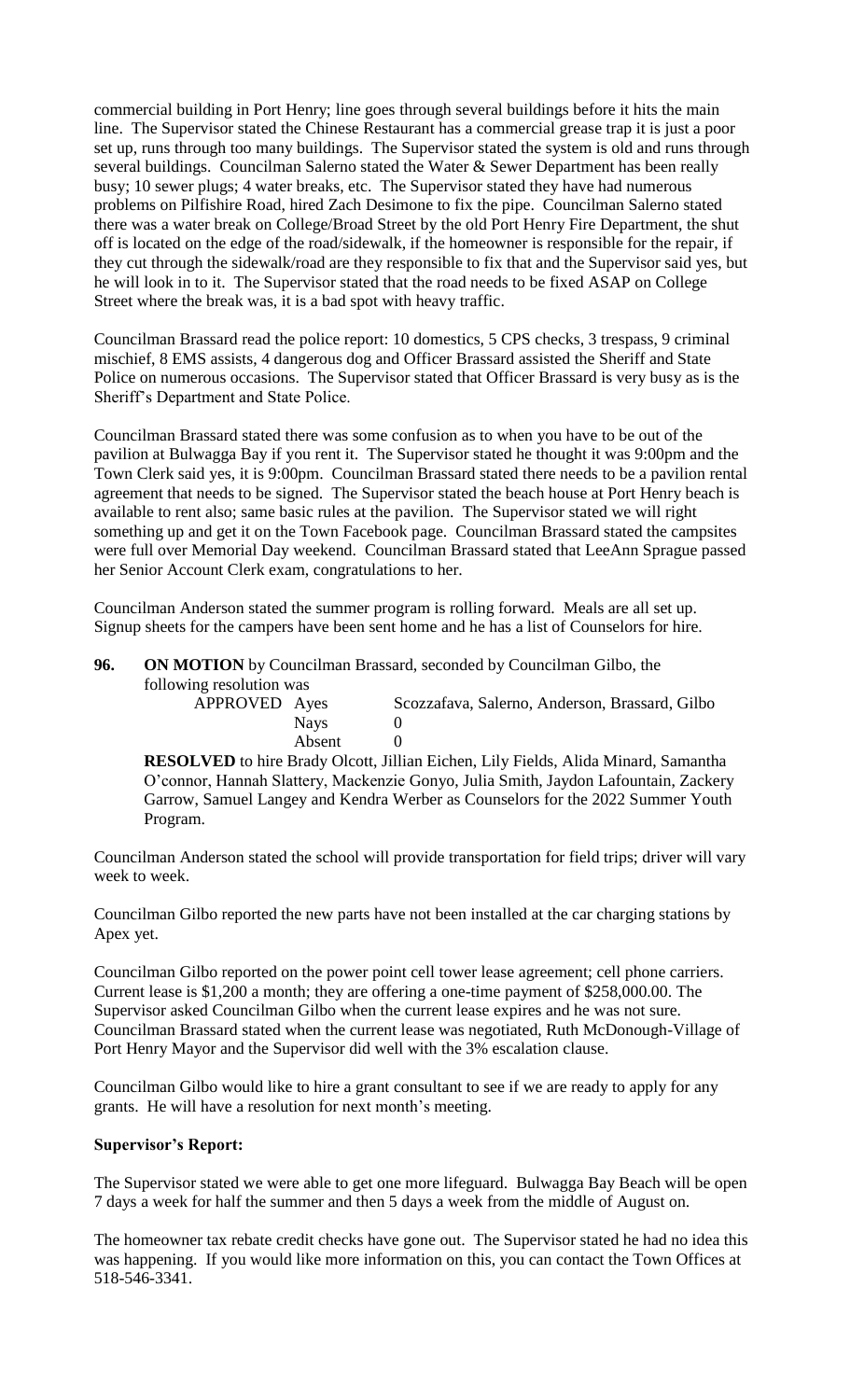The Supervisor stated we will be advertising for a Water/Wastewater Treatment Plant Trainee, it will be in The Sun, Press Republican, Town Facebook Page and the Town website.

The Supervisor stated we were notified by the NYS Office of Real Property Tax Services that our equalization rate is 94%. Councilman Salerno asked if every house will be reassessed and the Supervisor said they base it on sales. Councilman Salerno asked if they adjust the entire roll equally and the Supervisor said not necessarily. The Supervisor reminded everyone that the Town Board has no control over it. The Supervisor stated that during a reevaluation, some taxes will go up and some will go down.

The Supervisor stated he had a zoom meeting with the Prison Redevelopment Commission. He stated it was a good meeting. They asked the Supervisor what he would like to see there and he said a correctional facility, that is what it was built for. He feels they should make Moriah Shock the shock facility instead of moving everyone. He is thankful they "kept the lights on". The grounds are not secure with no fence; they need some type of security there. Several ideas were brought up; Training facility, National Guard, will have another meeting in a couple of weeks.

The Supervisor received notice from Elise Stefanik that the Community Project Funding will be @\$180,000.00. The Supervisor has a call in to the State Police. Board needs to decide if they want to put it on the ballot or not. Councilman Brassard and Councilman Anderson were both in agreement with this. The Supervisor stated that when Steve Stahl retired we were paying more then what we would be paying a bond payment for. The Supervisor did say that this money was not ear marked for a certain project. The Supervisor stated we need to do a SEQRE first and then nail the cost of the building down.

The Municipal Shelter Inspection Report was done on 5/17/22 and was satisfactory.

The Supervisor spoke to the Town Attorney regarding property clean up. The first step is the Public Health Officer. The Town can also hire a contractor to clean it up and then the fee can be added on to the property tax bill.

#### **Resolutions:**

| 97. |                          |             | <b>ON MOTION</b> by Councilman Brassard, seconded by Councilman Anderson, the   |
|-----|--------------------------|-------------|---------------------------------------------------------------------------------|
|     | following resolution was |             |                                                                                 |
|     | APPROVED Ayes            |             | Scozzafava, Salerno, Anderson, Brassard, Gilbo                                  |
|     |                          | <b>Nays</b> |                                                                                 |
|     |                          | Absent      |                                                                                 |
|     |                          |             | <b>DECOL VED</b> outhoursetion for Cymphegtonic study and survey at Town Doogle |

**RESOLVED** authorization for Cyanobacteria study and survey at Town Beach.

Discussion: Will do both beaches.

**98. ON MOTION** by Councilman Brassard, seconded by Councilman Anderson, the following resolution was

| APPROVED Ayes |        | Scozzafava, Salerno, Anderson, Brassard, Gilbo |
|---------------|--------|------------------------------------------------|
|               | Navs   |                                                |
|               | Absent |                                                |

**RESOLVED** authorization for Supervisor to request from County Board of Supervisors to grant old Port Henry High School Field and 4 lots to Town of Moriah for baseball field.

Discussion: The Supervisor stated it would be key for the Town of Moriah to have this. We only have one field; Pepper Field and it doesn't belong to the Town. Councilman Brassard stated we need to have an engineer look at the wall. The Supervisor will talk to the County about it. The Board was in agreement with this.

**99. ON MOTION** by Councilman Salerno, seconded by Councilman Gilbo, the

following resolution was APPROV

| ED Ayes     | Scozzafava, Salerno, Anderson, Brassard, Gilbo |
|-------------|------------------------------------------------|
| <b>Nays</b> |                                                |
| Absent      |                                                |
|             |                                                |

**RESOLVED** to post hours at all Town Parks & Playgrounds; Sunrise to Sunset.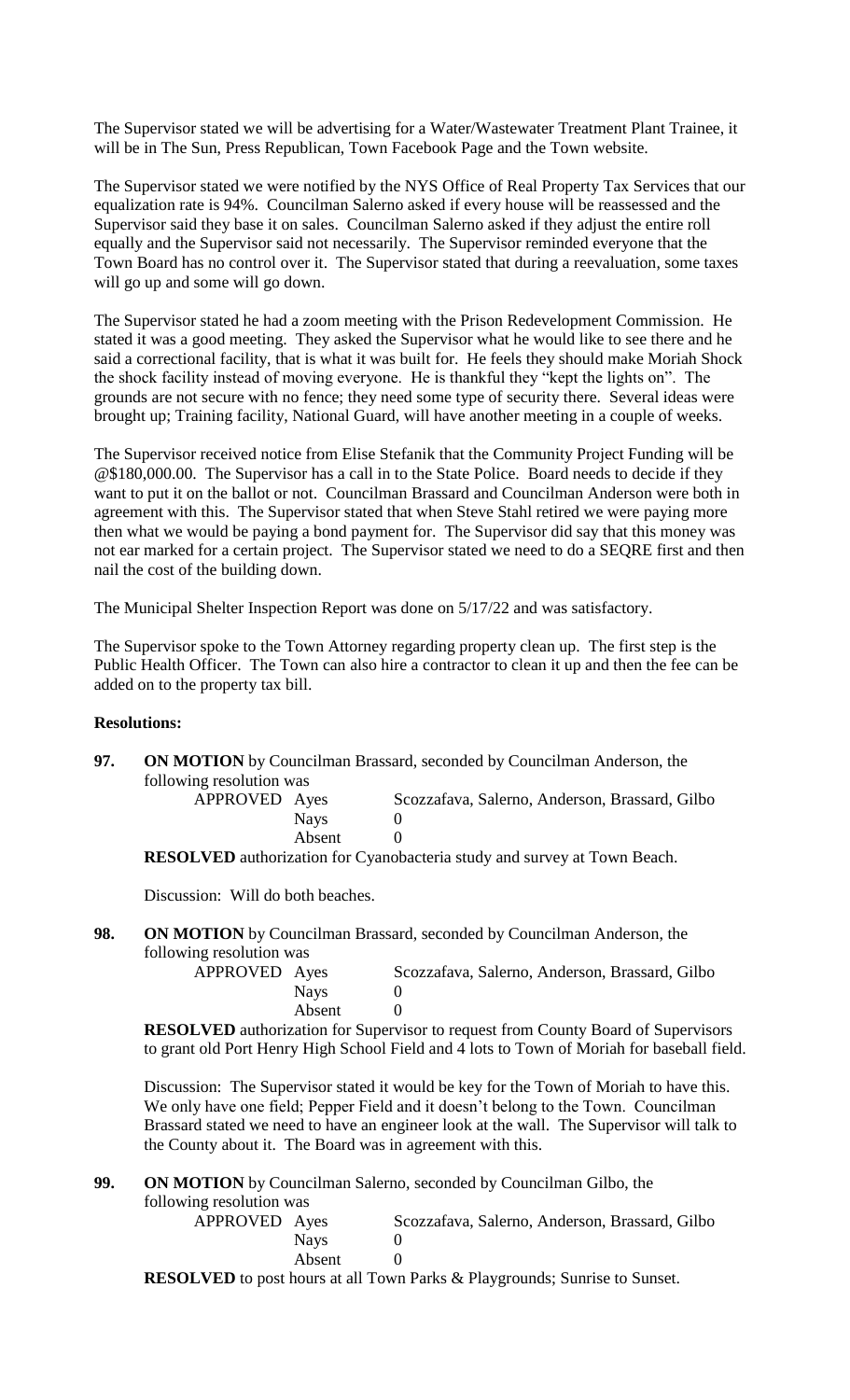## **100. ON MOTION** by Councilman Brassard, seconded by Councilman Anderson, the following resolution was

| APPROVED Ayes |             | Scozzafava, Salerno, Anderson, Brassard, Gilbo |
|---------------|-------------|------------------------------------------------|
|               | <b>Navs</b> |                                                |
|               | Absent      |                                                |

**RESOLVED** authorizing the issuance of a Request for Qualifications (RFQ) for Professional Design and Engineering Services:

Professional engineering for the Sewer District 1 and 2 Upgrades series of projects, to provide field data acquisition and survey, design, permitting, bidding and construction administration.

**WHEREAS**, the Town of Moriah has received \$2,500,000 in NYS WQIP funding from the New York State Department of Environmental Conservation (DEC), and is pursuing supplemental funding from NYS environmental Facilities Corporation (EFC) for the purpose of a sewer main repair and replacement project in sewer district 1 & 2 and

**WHEREAS**, a Request for Qualifications has been prepared to identify the best available consultant to provide professional design, engineering services and construction management, and

**THEREFORE**, Be it Resolved by the Town Supervisor and Town Board of the Town of Moriah, Approves the public Request for Qualifications and its advertisement for solicitation of proposals.

Discussion: The Supervisor stated we received this grant a couple of years ago; we need to use it before we lose it. Chip Perry has identified some problem areas. We need to get an Engineer on board. We have enough fund balance to pay for that or we can use the American Recovery Act Funding. We can see what we get for proposals.

#### **101. ON MOTION** by Councilman Brassard, seconded by Councilman Gilbo, the following resolution was

| $m_{\text{HIS}}$ resolution was |             |                                                |
|---------------------------------|-------------|------------------------------------------------|
| APPROVED Ayes                   |             | Scozzafava, Salerno, Anderson, Brassard, Gilbo |
|                                 | <b>Navs</b> |                                                |
|                                 | Absent      |                                                |

**RESOLVED** to eliminate the current \$35.00 fee for water shut off/turn on requests.

Discussion: The Supervisor stated the revenue is not worth the headache.

## **102. ON MOTION** by Councilman Salerno, seconded by Councilman Brassard, the following resolution was

| $\mu_{\rm A}$ resolution was |        |                                                |
|------------------------------|--------|------------------------------------------------|
| APPROVED Ayes                |        | Scozzafava, Salerno, Anderson, Brassard, Gilbo |
|                              | Navs   |                                                |
|                              | Absent |                                                |

**RESOLVED** authorization to pay Telling & Hillman \$15,000 for required single audit as per federal regulations.

## **103. ON MOTION** by Councilman Salerno, seconded by Councilman Brassard, the following resolution was

| APPROVED Ayes |        | Scozzafava, Salerno, Anderson, Brassard, Gilbo |
|---------------|--------|------------------------------------------------|
|               | Navs   |                                                |
|               | Absent |                                                |

**RESOLVED** authorization to locate Miner's Sculpture in former Village Park and to move information booth to Miner's Park in Witherbee.

Discussion: The Supervisor met with the Committee; should be placed in August; the park is a good spot for it. The information booth will be moved to Witherbee after it is looked at.

**104. ON MOTION** by Councilman Salerno, seconded by Councilman Anderson, the following resolution was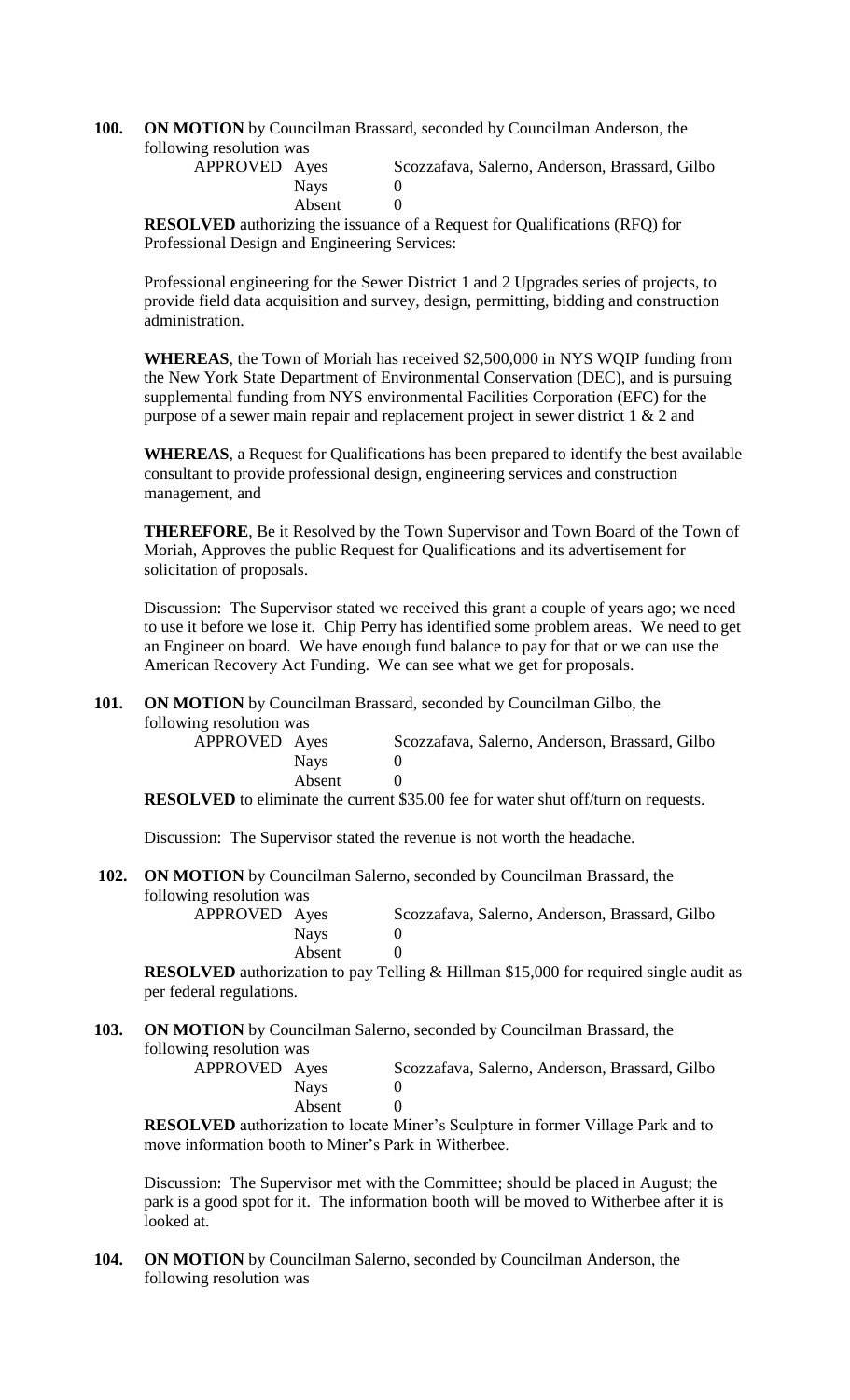| APPROVED Ayes |        | Scozzafava, Salerno, Anderson, Brassard, Gilbo |
|---------------|--------|------------------------------------------------|
|               | Nays   |                                                |
|               | Absent |                                                |

**RESOLVED** to refund Lance Galvin \$325.00 for fee he paid to Geraw's for waste water blockage that after investigation was determined to be in Town's main line.

Discussion: The Supervisor stated that Mr. Galvin called Geraw's first and if you think you have an issue you should call the Town first.

**105. ON MOTION** by Councilman Brassard, seconded by Councilman Anderson, the following resolution was

| APPROVED Ayes |        | Scozzafava, Salerno, Anderson, Brassard, Gilbo |
|---------------|--------|------------------------------------------------|
|               | Navs   |                                                |
|               | Absent |                                                |

**RESOLVED** for Supervisor to pursue reduction of speed limit in Grover Hills on all roads to 25 mph.

Discussion: Town Attorney Bill Tansey stated the Town can do it but it has to be all the roads in Grover Hills and 25 mph is the lowest we can go. The Town will have to put all the signage up.

**106. ON MOTION** by Councilman Brassard, seconded by Councilman Salerno, the following resolution was

| APPROVED Ayes |        | Scozzafava, Salerno, Anderson, Brassard, Gilbo |
|---------------|--------|------------------------------------------------|
|               | Navs   |                                                |
|               | Absent |                                                |

**RESOLVED** approval of mobile home permit for George & Denise Daly; 143 Furnace Road.

Discussion: The Supervisor asked Rich Lapier if this was replacing one and Mr. Lapier said yes.

**107. ON MOTION** by Councilman Brassard, seconded by Councilman Salerno, the following resolution was

| APPROVED Ayes |        | Scozzafava, Salerno, Anderson, Brassard, Gilbo |
|---------------|--------|------------------------------------------------|
|               | Navs   |                                                |
|               | Absent |                                                |
| T TITIN       |        |                                                |

**RESOLVED** approval to do transfers in budget as needed.

**108. ON MOTION** by Councilman Brassard, seconded by Councilman Salerno, the following resolution was APPROVED Ayes Scozzafava, Salerno, Anderson, Brassard, Gilbo

#### Nays 0 Absent 0

**RESOLVED** approval to do adjustments in water and sewer as needed.

**109. ON MOTION** by Councilman Salerno, seconded by Councilman Gilbo, the following resolution was APPROVED Ayes Scozzafava, Salerno, Anderson, Brassard, Gilbo Nays 0 Absent 0

**RESOLVED** approval of payment of end of month and monthly warrants.

# **Floor open to the public:**

Sharon O'Connor asked Councilman Anderson if the Summer Youth Program will do the Arts Trek to Ticonderoga this year and Councilman Anderson stated they are hoping to.

The meeting adjourned at 7:28pm.

# **Abstract Distributions: Claim Numbers:**